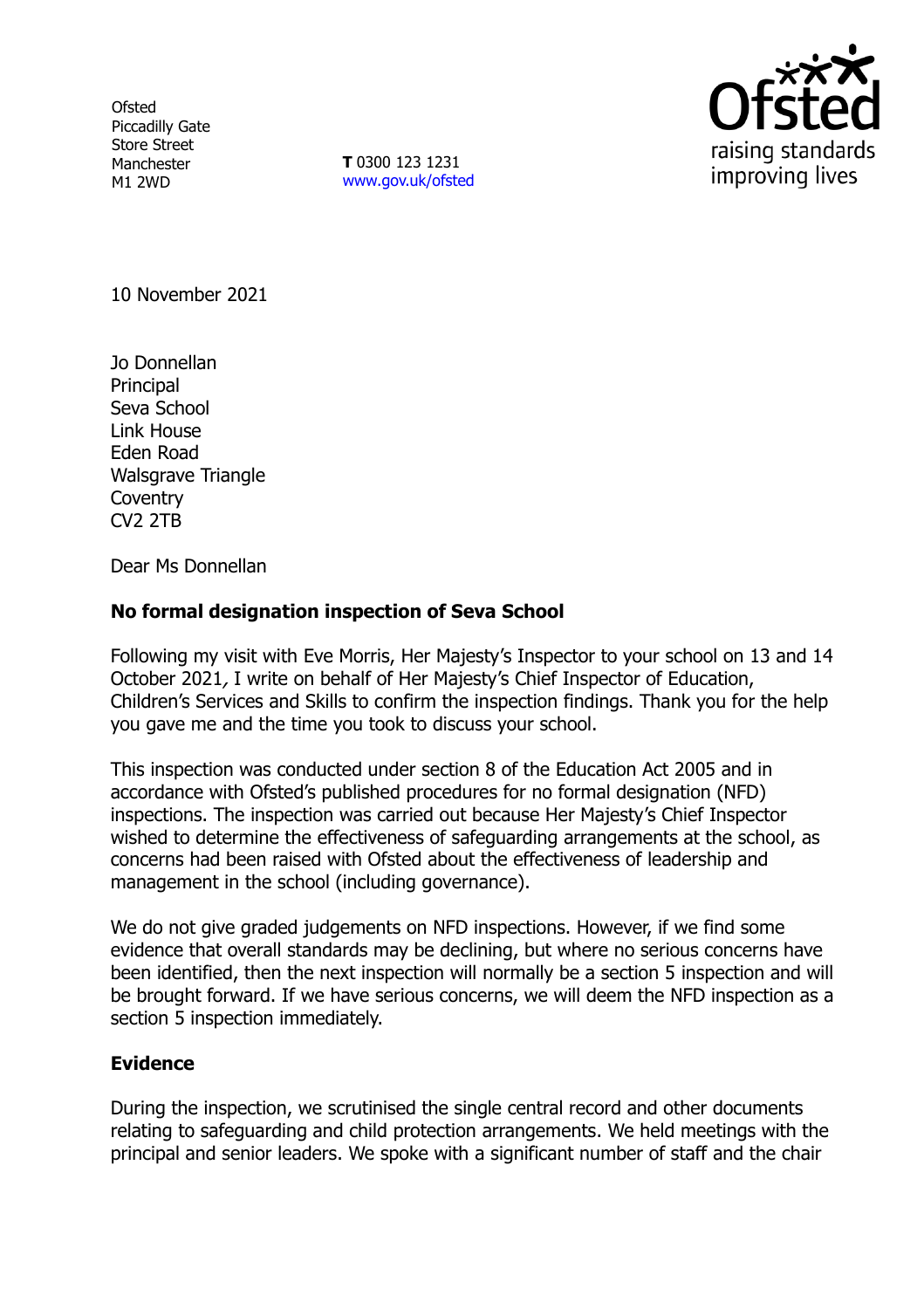

of the trustees and two other members of the trust board. We met formally with a group of Year 11 pupils and we spoke informally to pupils at lunchtime and breaktime.

Inspectors visited classrooms and talked to pupils informally while they were working. We examined school policies and information on the school's website. We scrutinised minutes of trustee meetings. Inspectors considered 48 responses to Ofsted's online questionnaire, Parent View. We reviewed complaints received by Ofsted.

Having considered the evidence, I am of the opinion that at this time:

# **Safeguarding is effective**

#### **Context**

There are 574 pupils on roll. A low proportion of pupils are entitled to free school meals and an average proportion are identified as having special educational needs and/or disabilities. The majority of pupils speak English as an additional language. The mobility of pupils is well above average. Approximately 25% of staff joined the school in September 2021.

# **Main Findings**

You and your leadership team ensure that safeguarding is at the heart of your work. Staff receive the appropriate training in a wide range of safeguarding topics. This means they have a good knowledge of the signs of abuse. They are vigilant to the signs that a pupil may need help. Staff pass any concerns, no matter how small, to the school's safeguarding team. This team investigates concerns appropriately and refers to other agencies as necessary. Wider aspects of safeguarding practice, including internet safety and the administration of medicines, are strong.

The recruitment of staff follows appropriate safer recruitment practices. Several leaders and trustees have completed safer recruitment training. Leaders ensure that the correct pre-employment checks are made before staff join the school. They maintain an accurate record of these checks.

Leaders are acutely aware of the potential risks facing pupils. They make pupils aware of these risks and provide them with the information they need to help them keep safe. Pupils learn, for instance, about the dangers of county lines and gang activity. Pupils say that they feel safe at school. They told us that they have adults in school that they trust and can speak to if they have any concerns. Pupils say that adults are good at sorting out any problems they have quickly.

The school environment is calm and orderly. All staff we spoke to said that they enjoy their work with pupils. Pupils like coming to school. Relationships between staff and pupils are positive. Many pupils told inspectors that the school is improving because there are fewer changes to who teaches them than in the past. Some older pupils do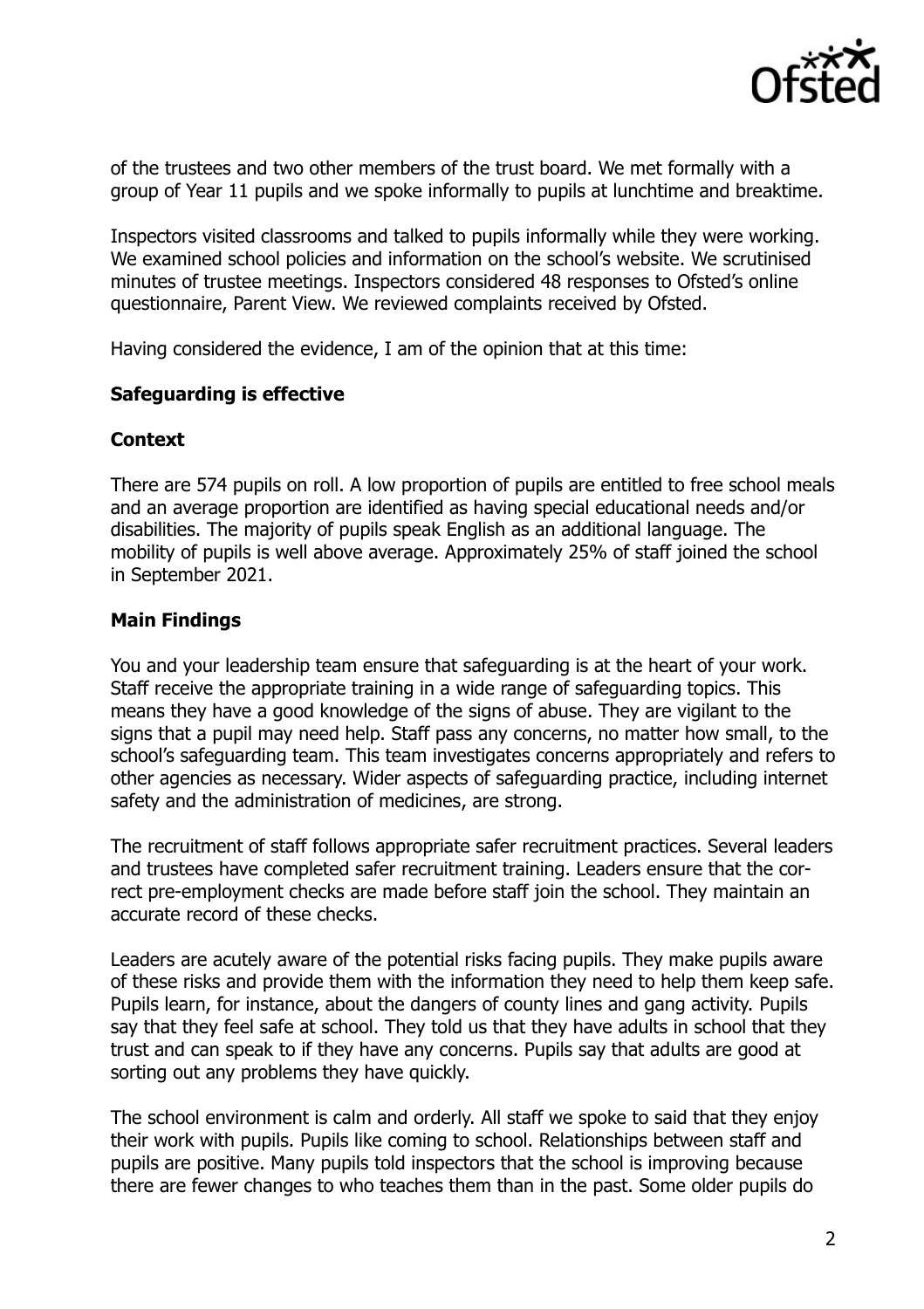

not always feel that they have the opportunity to voice their opinion about the school. They would like more chances to share their views.

Since taking up post in September 2020, you have worked hard to improve various aspects of the school. You have raised expectations of staff and hold them rigorously to account for this. You and other leaders have successfully taken most staff with them on this improvement journey. Most staff enjoy working at the school and feel valued. However, this is not the case for all staff. The morale of some teachers, particularly in the secondary phase of the school, is low. These teachers do not feel that they are treated fairly. In addition, a few staff told us that they did not feel comfortable sharing their concerns with school leaders because they felt it may have a negative impact on their working life.

The school has policies and procedures in place for when staff want to raise formal concerns. This includes appropriate policies such as a whistleblowing policy. You and trustees have also given staff the opportunity to meet with you and share their views. For example, every member of staff was invited to meet with trustees in the summer term. However, leaders, including trustees, have not done enough to systematically gather the views of staff. This means that, while leaders know some of the reasons for some low staff morale, they do not have a full picture. In addition, this means leaders have not acted promptly enough to address some staff's worries. While this has not started to have a negative impact on pupils' experiences, it has the potential to do so if it is not addressed. A few staff we spoke to believed that trustees do not always take formal concerns they have raised with them seriously or dealt with them appropriately. Inspection evidence does not support this.

Trustees have the necessary skills to fulfil their roles. They understand their roles well. For example, they keep a close eye on the school's financial resources. In addition, they receive regular information about safeguarding. The school's safeguarding trustee receives helpful information about safeguarding matters. This includes information on staff training and an analysis of safeguarding incidents. Trustees use this information well to check that the school is meeting statutory safeguarding duties. For example, they have ensured that the safeguarding policy takes into account the most recent guidance issued by the Department for Education.

Trustees know the views of parents. They have strong links with the local community. This means trustees are alert to any questions or concerns parents have. They use the information from parents to appropriately challenge you about some aspects of the school's work. In addition, trustees hold you to account for the academic performance of pupils.

#### **Additional support**

The school does not receive any external support.